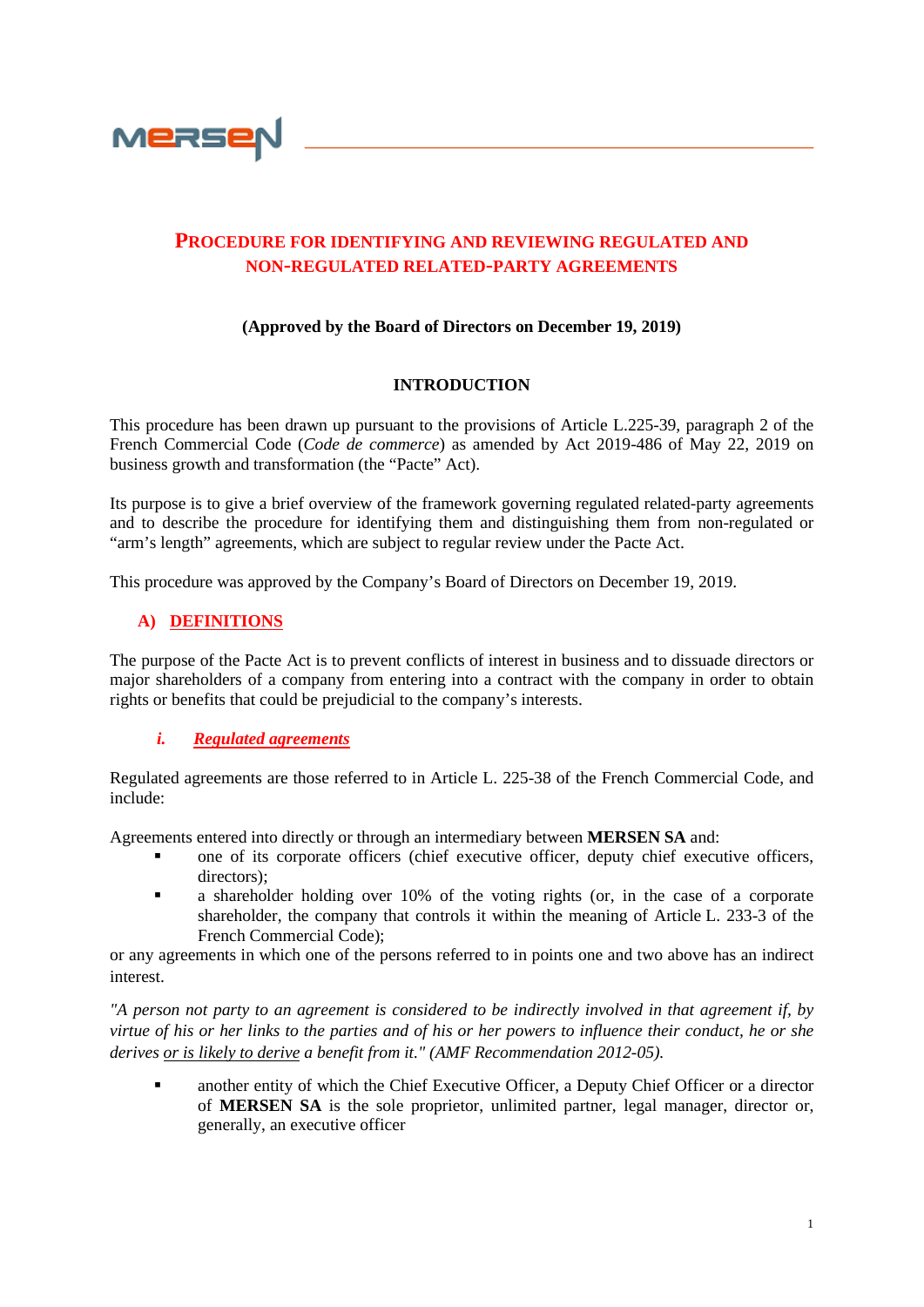## *ii. Non-regulated agreements*

Non-regulated agreements are compulsorily entered into both in the ordinary course of business and on an arm's length basis.

They are not subject to prior authorization as defined in Article L. 225-38 of the French Commercial Code. However, they must be reviewed regularly to ensure that they continue to pass the ordinary course of business and arm's length test in light of current case law and CNCC guidance (French National Institute of Statutory Auditors).

### **Ordinary course of business**

"Ordinary course of business" refers to routine transactions carried out by the Company on a regular basis in the ordinary course of its business, in particular with regard to its corporate purpose.

The following factors should be considered when assessing whether a transaction is in the ordinary course of business:

- whether it is routine and repetitive in nature;
- the type of transaction and its duration;
- the circumstances and reasons for entering into the agreement;
- the legal substance or economic consequences of the transaction;
- the usual practices for companies in a similar position.

### **Arm's length**

"Arm's length" transactions refers to transactions carried out on the terms habitually practiced by the Company in its dealings with non-related parties, such that the other party to the agreement does not derive a benefit that could not be obtained by a non-related party.

The terms<sup>[1](#page-1-0)</sup> routinely applied by other companies with the same business activity should also be considered when assessing whether an agreement is at arm's length.

Whether or not a transaction is at arm's length is assessed by reference to:

- its financial terms: the price must be a market price or a price routinely practiced by companies in the same business sector;
- more generally, its legal terms must be balanced and customary for the type of transaction.

#### Examples of non-regulated agreements:

- trademark licenses;
- intra-group support services (IT, legal, financial, HR, etc.) entered into on an arm's length basis;
- tax consolidation agreements:
- cash management agreements.

### *iii. Prohibited agreements.*

Some agreements are strictly prohibited. Directors who are not legal entities, executive officers and their spouses or lineal ascendants and descendants may not under any circumstances obtain an overdraft facility from the Company or a current account facility or a guarantee for a commitment to a third party.

<span id="page-1-0"></span><sup>&</sup>lt;sup>1</sup> Mainly purpose, price, payment terms and guarantees.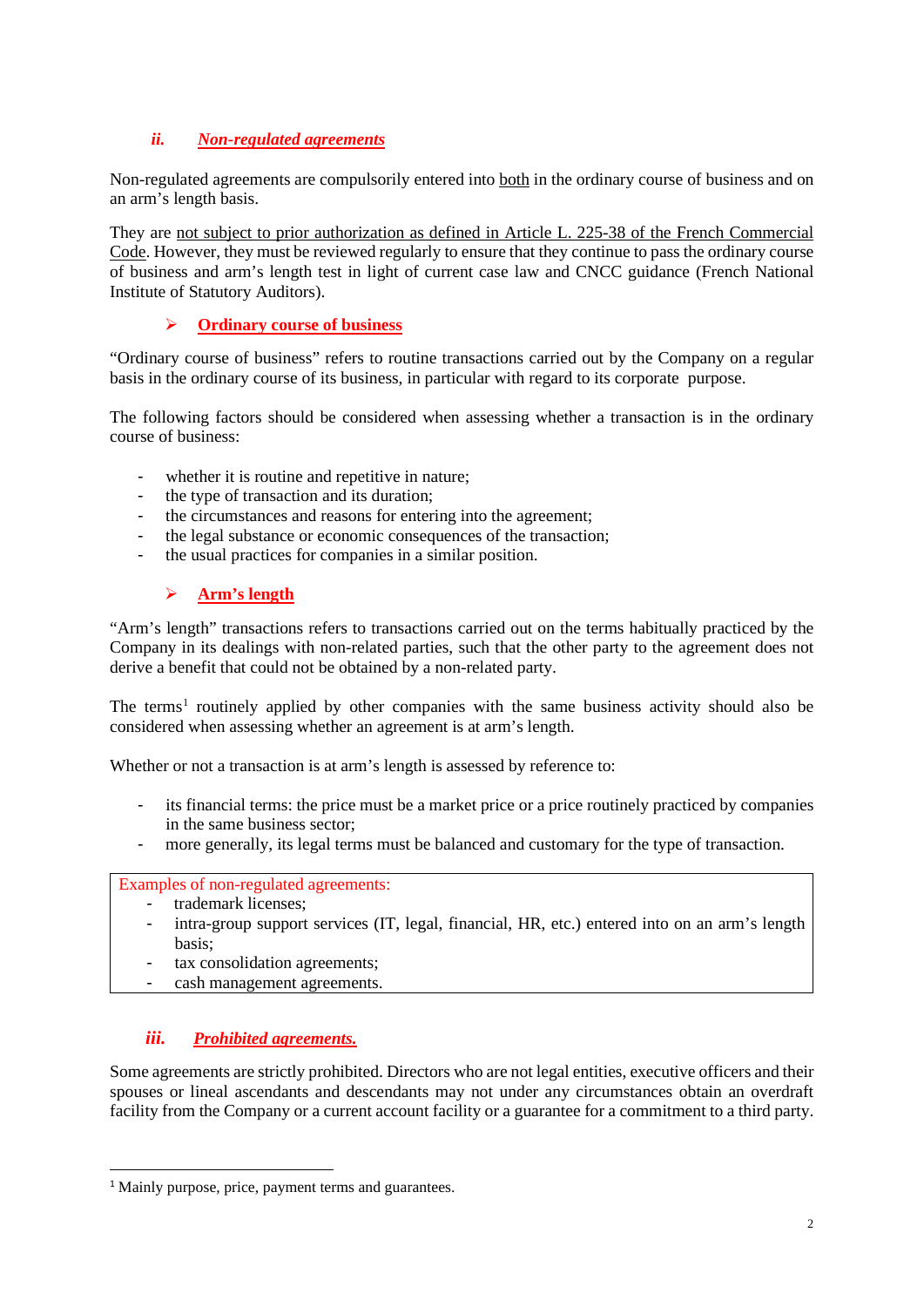### **B) PROCEDURE FOR IDENTIFYING AND REVIEWING NON-REGULATED AGREEMENTS**

**This procedure does not apply to agreements between MERSEN SA and Group companies that**  are directly or indirectly wholly owned<sup>2</sup> by MERSEN SA, which are by their very nature excluded **from the regulated agreements referred to in Article L. 225-39, paragraph 1 of the French Commercial Code.**

**In practice, this only applies to agreements between MERSEN SA and joint ventures in which it holds a direct or indirect interest.**

### *i. Identifying agreements and annual review*

The Finance and Legal Departments review all proposed related-party agreements on a case-by-case basis to determine whether they qualify as regulated agreements, are agreements with a wholly owned<sup>2</sup> subsidiary, or satisfy the ordinary course of business and arm's length test described above.

They then notify the Audit Committee or, as applicable, the Appointments and Remuneration Committee of all agreements they consider to be regulated, for review and approval by the Board of Directors.

Each year, before the financial statements for the prior year are signed off, the Finance Department provides the Audit Committee with a list of non-regulated agreements between MERSEN SA and subsidiaries that are not wholly owned together with any comments.

If, during its annual review, the Audit Committee believes that an agreement previously considered as non-regulated no longer satisfies the requisite conditions, it refers the matter to the Board of Directors. If necessary, the Board will reclassify it as a regulated agreement, ratify it and submit it to the next shareholders' meeting for ratification based on a special report prepared by the Statutory Auditors, in accordance with the provisions of Article L.225-42 of the French Commercial Code:

### *ii. Abstention of persons with a direct or indirect interest*

Any person with a direct or indirect interest in an agreement may not take part in its review or, where applicable, in any discussions and votes on its authorization, in the following cases:

- the review of an agreement by the Board at its own initiative;
- the Board's reclassification of an arm's length agreement as a regulated agreement.

### *iii. Report on the annual review*

The annual corporate governance report contains a description of this procedure and its implementation.

<span id="page-2-0"></span><sup>&</sup>lt;sup>2</sup> Less, as applicable, the minimum number of shares required to satisfy legal requirements.